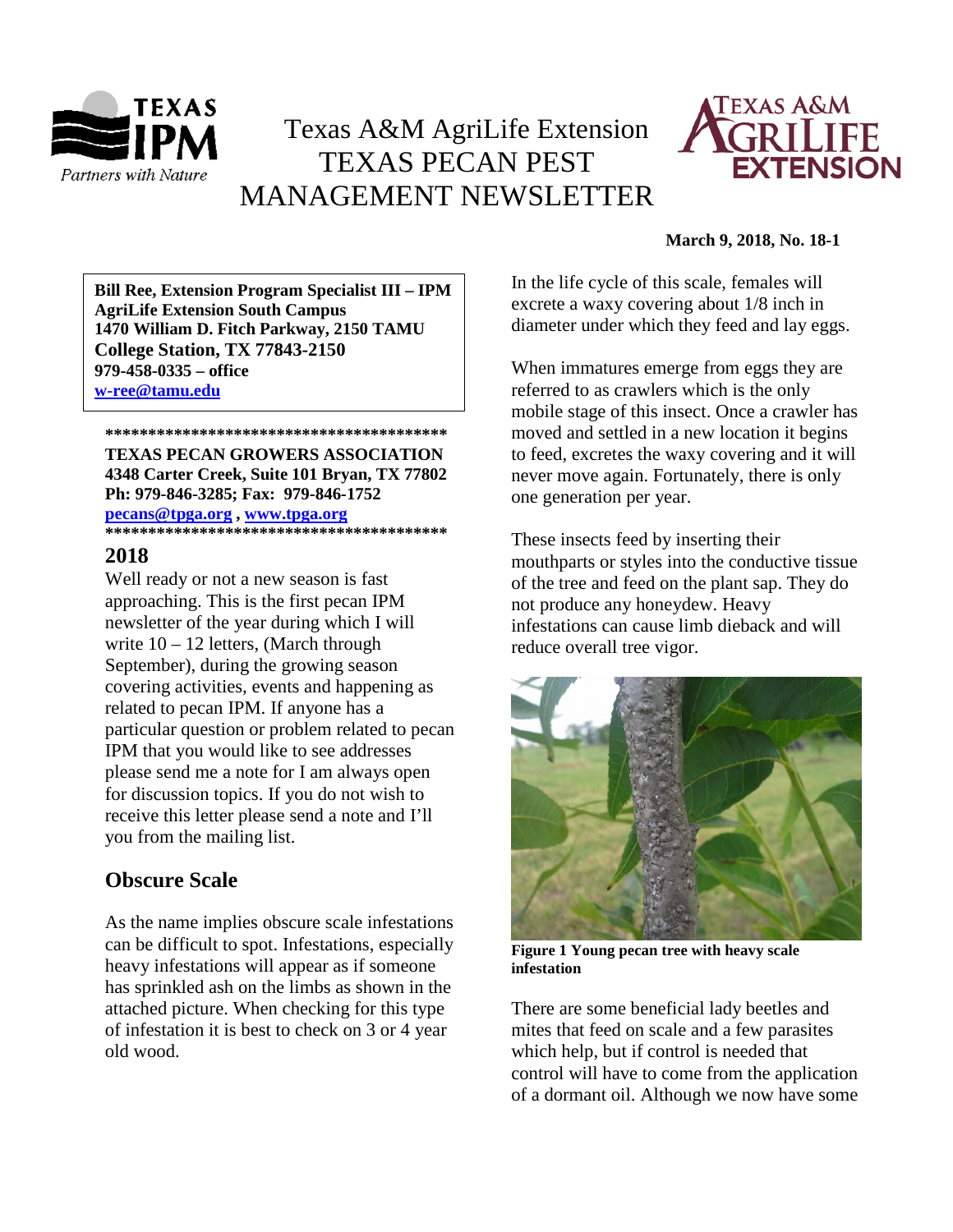highly refined light summer oils, pecan is considered an oil sensitive crop and any oil application needs to be restricted to the late dormant season.



**Figure 2. Double-sided sticky tape secured with push pin to monitor scale crawlers**



**Figure 3. Scale crawlers collected on sticky tape during June. Note scale on tape in bottom right corner for size comparison**

If the opportunity to manage with dormant oil is missed some control can be done by treating for the crawlers. I have used double-sided tape to monitor crawler activity, which occurs during May and June. Tape should be placed around 2 or 3 year old wood.

# **Pecan Nut Casebearer**

Anyone in the pecan business knows the importance of monitoring and management of PNC and we as a commodity are fortunate in that we have an excellent monitoring tool with the

PNC pheromone trap. Using the pheromone trap along with the PNC Forecast model at [http://pecan.ipm.tamu.edu](http://pecan.ipm.tamu.edu/) can pinpoint a treatment window, which are the predicted dates between 25% and 50% completion of egg lay.

The PNC Forecast model can be found under the Maps link. For producers running PNC traps, mark your trap location on the map and enter first trap catch date. The model will predict best estimates for 10, 25, 50, 75 and 90 percent completion of egg lay. Your decision window, scouting and treatment time will be that time between 25 and 50 completion of egg lay.

The following are a few businesses that I am aware of that sell PNC traps and lures. Texas A&M AgriLife Extension recommends 3 traps for 50 acres or less and at least 5 traps for orchards larger than 50 acres. Traps should be placed in the orchard 20 -30 days prior to an average spray date to ensure that the start of the initial adult flight is detected.

#### **Pecan Nut Casebearer Pheromone and Traps Alpha Scents**

1089 Willamette Falls Drive, West Linn, OR 97068 **Sales:** 503-342-8611 — 971-998-8248 **Fax:** 314-271-7297 http://www.alphascents.com

## **[Gempler's](http://www.gemplers.com/)**

P.O. Box 44993 Madison, WI 53744-4993 Order by Phone: 1-800-382-8473

## **[Great Lakes IPM Inc.](http://www.greatlakesipm.com/)**

10220 Church Road Vestaburg, MI 48891-9746 Ph: 989-268-5693 or 989-268-5911 Toll Free: 1-800-235-0285 Fax: 989-268-5693 E-mail: [glipm@nethawk.com](mailto:glipm@nethawk.com) http://www.greatlakesipm.com/

#### **[ISCA Technologies / Moritor Technologies](http://www.iscatech.com/exec/)**

P.O. Box 5266 Riverside, California 92517 Tel: 951-686-5008 Fax: 815-346-1722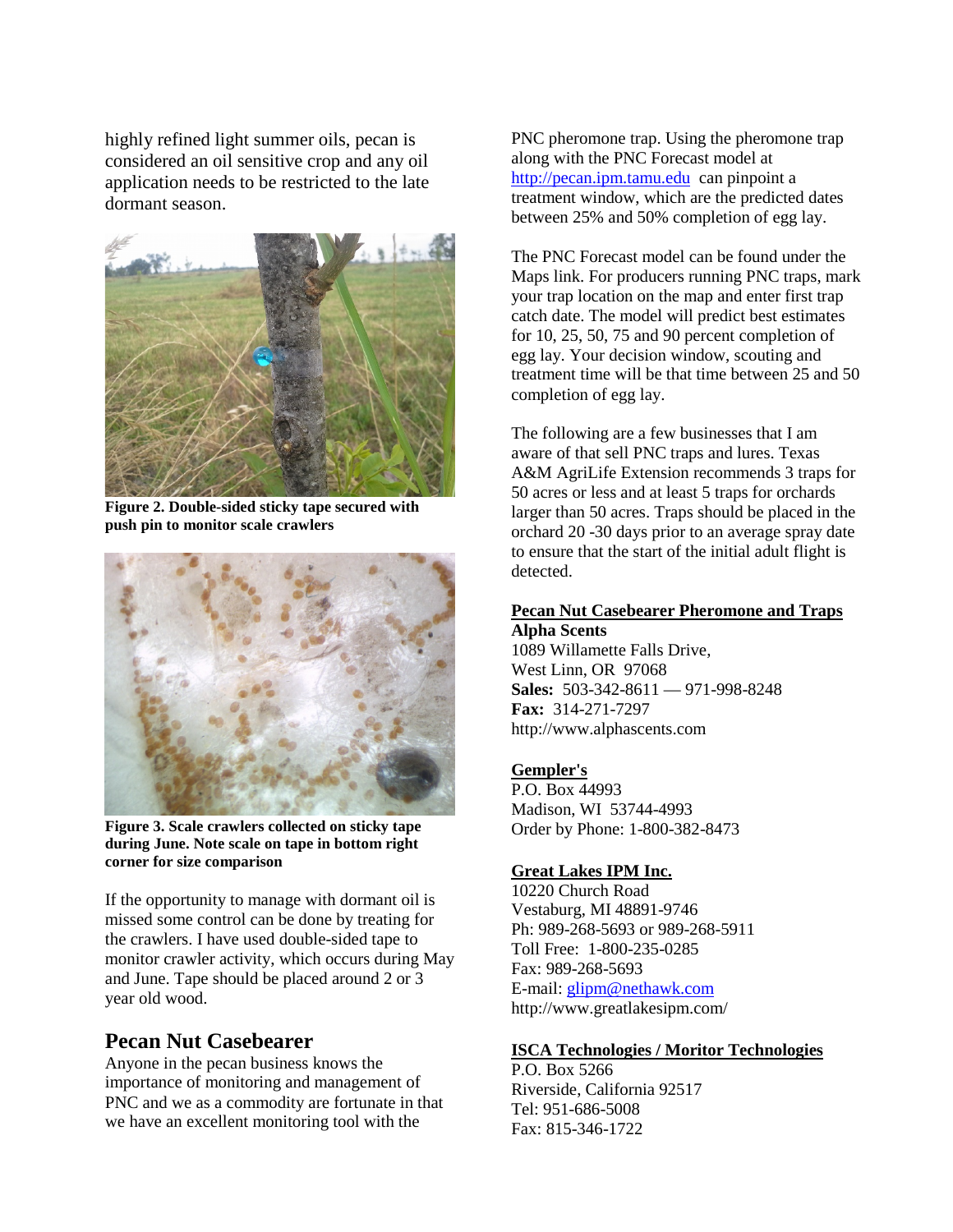email[: info@iscatech.com](mailto:info@iscatech.com) Web: [www.iscatech.com](http://www.iscatech.com/)

### **[Oliver Pecan Co. Inc.](http://www.oliverpecan.com/)**

1402 W. Wallace, San Saba, TX 76877 800-657-9291 E-mail: [soliver@centex.net](mailto:soliver@centex.net)

### **[Pape Pecan House](http://www.papepecan.com/)**

P.O. Box 1281 101 S. Hwy 123 Bypass Seguin, TX 78155 Ph: 830-379-7442

#### **Southern Nut 'n Tree Equipment, Inc and PPI**

324 SH 16 South Goldthwaite, TX 76844 1-800-527-1825 Fax: 325-938-5490 E-mail: [sales@pecans.com](mailto:sales@pecans.com)

### **[Trece](http://www.trece.com/) – for bulk orders only**

P.O. Box 129 Adair, OK 74330 Ph: 918-785-3061 Fax: 918-785-3063 Email: [custserv@trece.com](mailto:custserv@trece.com) Order Center: 866-785-1313 [http://www.trece.com](http://www.trece.com/)

# **Granulate Ambrosia Beetle**

**Aka: Asian Ambrosia beetle**

I first observed this insect in the early 1990's infesting pecans in Anderson County, TX. The Granulate ambrosia beetle, *Xylosandrus crassiusculus* is an invasive ambrosia beetle that was first detected in the United States in the mid 1970's infesting peaches in South Carolina.

This beetle attacks a wide range of deciduous trees, which unfortunately includes pecan and is present in the eastern half of Texas. Infestation usually first become apparent in the spring when newly infested trees either fail to leaf out or the tree leafs out but the new foliage soon wilts.



**Figure 4. Toothpick like structures created by female ambrosia beetles.**

Infestations also have a characteristic "toothpick" of frass that sticks out about ½ to 1 ½ inches as shown in the attached pictures. These infestations are usually on the main trunk or scaffold limbs but can even occur on exposed roots.

Infestations start in the spring with a mated female beetle initiating an attack on a host plant. These female ambrosia beetles carry spores of a fungus with them which they inoculate their galleries. The female lays eggs in her gallery and the adult beetle and the larvae feed on the fungus rather than the tree. Upon completion of larval development males mate with their sisters and only mated females exit the host plant to start the cycle again. Males are not capable of flight

Trees that are heavily infested, as shown in the pictures will die and should be removed. However, under light infestations, trees can survive.